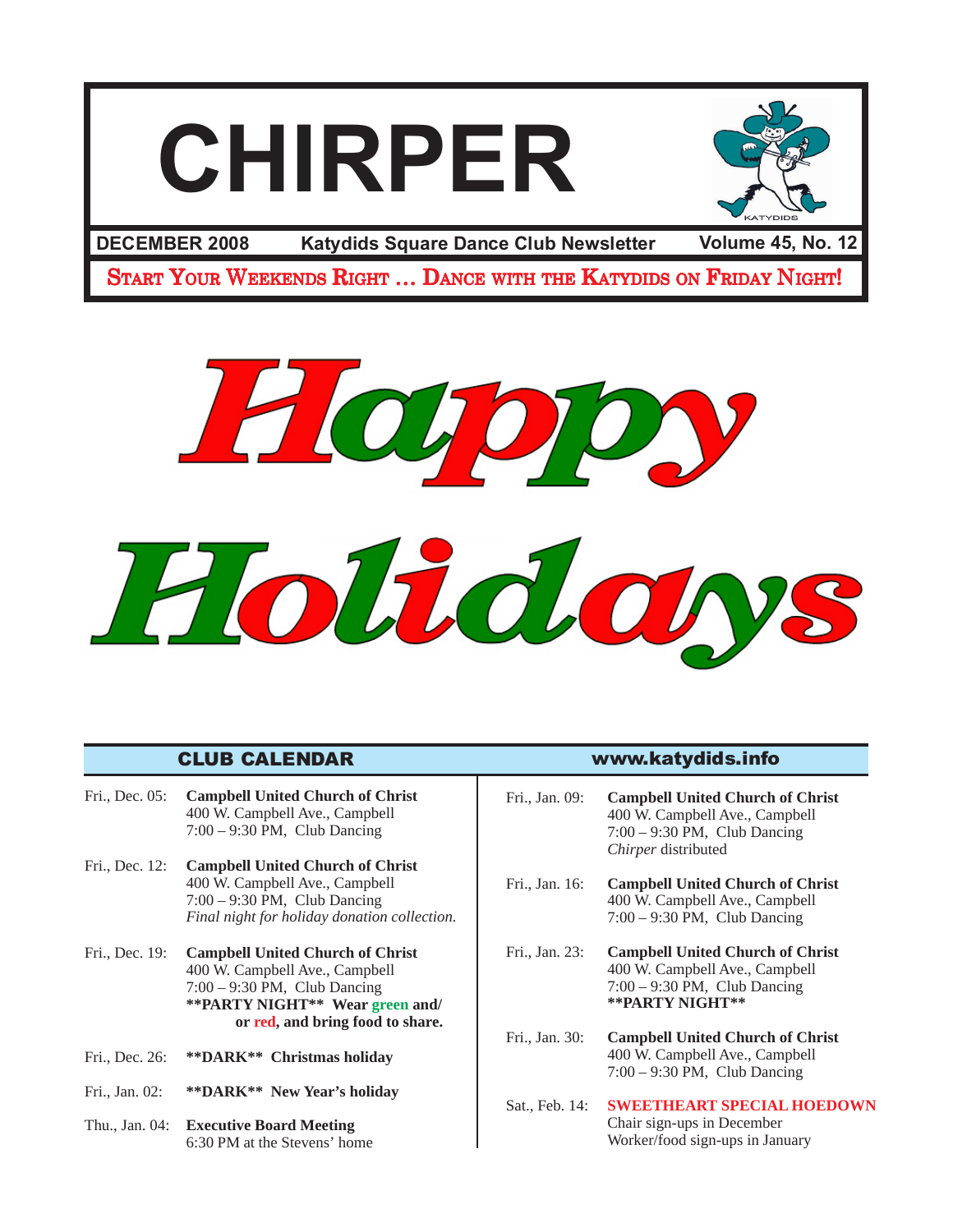#### SQUARE HEAD ASSIGNMENTS and DUTIES

*Acting Super Square Head Lloyd Darknell (408) 482-9320*

> Dec. 05 ....... Marshall Dec. 12 ....... Darknell Dec. 19 ....... Angotti / Gaubatz π Dec. 26 ....... DARK

Jan. 02 ........ DARK Jan. 09 ........ Fifield / Kernan Jan. 16 ........ Stevens Jan. 23 ........ Willey Jan. 30 ........ Shaney

Feb. 06 ....... Benevento Feb. 13 ....... Bennett Feb. 20 ....... Franger / Moore Feb. 27 ....... Wies / Headman

#### **On Dance Night PRIOR to your duty night:**

• Help pack up supplies and jugs and put into Club Cupboard. Notify the Acting Super Square Head, Lloyd Darknell, at (408) 482-9320, of any needed supplies or change of duty assignment dates.

#### **Before the dance**:

- Contact Square Head for following week to be sure they will be there.
- On scheduled night, the designated Square Heads should arrive **by 6:30 PM.**
- Set up tables and chairs as needed. **Note: Chairs should be set up in a horseshoe shape with an opening at the back for access to food & drinks.**
- Bring 6-8 lbs ice for cooler and make ice water.
- Start hot water for tea and coffee.

#### **During Club dance:**

- Welcome everyone at the sign-in table.
- Offer raffle tickets, 5 tickets for \$1.00.
- Have guests sign guest book and collect a \$4.00 donation per guest and 'angels'.
- Give guest names to President or Membership Chair for introduction during announcements.
- Divide the raffle proceeds 50% to the Club, 50% to **one single "prize" cup.**
- Check that water and cups do not run out.
- If Treasurer is not present, pass monies collected to any Executive Board Member.

#### **After the dance:** *Clean up!!* **Remove non-recyclable trash accidentally tossed into recycle bins.** Take the trash bags out to the dumpster located in the side parking lot.

NOTE: tables must go into closet FIRST (remember the Caller's table, too), then the chair "rack".

#### UPCOMING SQUARE DANCE EVENTS –– PLUS LEVEL ––

**Dec. 4: Lucky Steppers Toy Dance** German American Hall, Santa Cruz 6:30 – 7:30 PM, Class Level 7:30 – 10:00 PM, Plus Level Callers: Don Benson, Roger Smith, **Harold Fleeman** and Walt Cooley Cuer: Sue Harris Donation per dancer: 1 unwrapped toy or \$6

#### **Dec. 13: Ranchero Squares**

St. Philip Lutheran Church, Dublin 7:00 – 7:30 PM, PreRounds: George Gardner 7:30 – 10:00 PM, Caller: Bob Baier

#### **Dec. 31: New Year's Eve; Pleasanton Singles n' Pairs**

St. Phillip Lutheran Church, Dublin 8:30 – 9:00 PM; PreRounds: George Gardner & Priscilla Staver 9:00 – 12:15 AM; Caller: Mike Sikorsky PreOrder by 12/15, \$15 each Info: Judi: 925-838-2535

#### **Jan. 3: Running Bear; Krazy Dazys**

John Muir Middle School 7:30 – 8:00 PM Pre-Rounds, Sue & Phil Harris 8:00 – 10:30 PM, Caller: Eric Henerlau 10:30 – 10:45 PM, Plus Star Tip

#### **Jan. 16-18: WINTER FESTIVAL**

Salinas Fairgrounds, King City Callers: Bob Baier, Tony Oxendine, Jerry Story

**. . . . . . . . . . . . . .** Knoppe, **Jim Osborne,** Jill Sybalsky **Jan. 31: Whing Ding; SCVSDA & SCVCA** John Muir Middle School Cuer: Barbara-Lynn Smith Callers: Bob Elling, Keith Ferguson, Al

#### NEWER DANCER HOEDOWN

*Be an angel – Support our newest dancers!!*

- - *September Class Leve*l - -

**Sat. Dec. 6: CPSD Newer Dancer Hoedown John Muir Middle School 7:30 – 9:45 PM** Callers: Roger Smith & **Harold Fleeman Note: Shirley's 2nd Chance Clothing will be there**

# **. . . . . . . . . . . . . .** HAPPY ANNIVERSARY !!

**Parker & Sue Willey .......................... Dec. 10**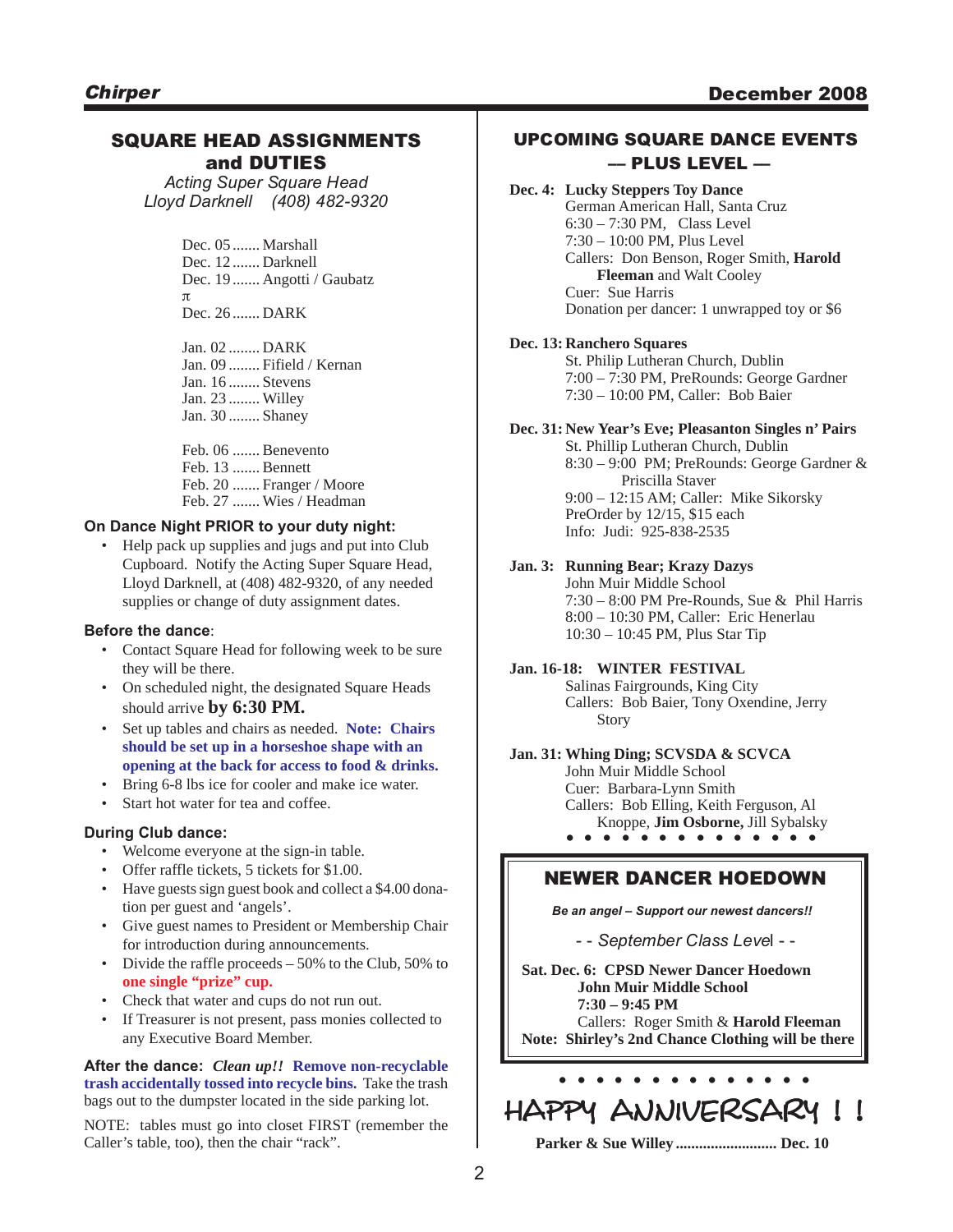#### December Sweetheart Special "To Do" List:

- \*Volunteer to chair one of the committees
- \*Start collecting raffle prize items
- \*Start selling pre-sale ribbons

# HAPPY BIRTHDAY !

**. . . . . . . . . . . . . .**

**. . . . . . . . . . . . . .**

#### 2009 Winter Beginning Classes

#### **MONDAYS**

Bows & Beaus: Instructor: Keith Ferguson Start: January; 7:30 – 9:30 PM Loyola School, 770 Berry Ave., Los Altos Contact: contact@bowsandbeaus.org Singles, Couples

#### **TUESDAYS**

Single Squares of Sunnyvale Instructor: Rich Reel Start: January; 7:00 – 8:30 PM Murphy Park Community Center, Sunnyvale Contact: Joe 408-996-0174; Joy 650-968-1432 Singles

#### **. . . . . . . . . . . . . .**

## SET YOUR TV RECORDERS !

*Sin, Fire & Gold! The Days of San Francisco's Barbary Coast* will be showing on Channel 9 on Friday, 12/12 at 8:30 PM and again on Saturday, 12/13 at 12:30 AM. This documentary shows a lot of what our guide, the incomparable Gary Holloway, showed us on our Club's recent tour of San Francisco.

**. . . . . . . . . . . . . .**

## It's THAT time of year …

Remember to use the hand sanitizer located on the snack table in the back of the hall to help keep germs from spreading particularly during the winter months. Of course, if you are ill, or symptomatic, it is best to stay home and we will all be most thankful and wish you a speedy recovery.

## THE PRESIDENT'S CORNER – –

Hello, Katydids!

Wow! How can it be December all ready!?! I trust you had a lovely Thanksgiving holiday with your friends and families. You didn't eat too much, did you?! Now it is time to get our running shoes on to get ready for the other various holidays coming our way.

The (basic) Plus Level workshop that Jim is calling has created quite a lot of buzz and excitement on Friday nights. Be sure to invite any friends who are feeling rusty dancing the plus level calls and remember that as we learn, or re-learn, these calls, it is important to attend regularly so as to not fall too far behind.

At the recent Executive Board Meeting, the Board agreed to follow the Club's bylaws and, therefore, the Vice President, will become the Interim President until we hold elections next spring.

Time to start planning for our Club's Annual Sweetheart Special Hoedown that is being held on Valentines Day this year! This is our annual Club fundraiser and all members are expected to participate. This month we need to fill the following "chair" spots; contact **Bob Bennett** or myself to volunteer: Decorations; Drinks (water & coffee); Raffle (collection and presentation); and Dangles & Badges. Many thanks to the following who have already volunteered: **Pat Angotti** & **Josie Baumgartner**, Door; **Don Gaubatz & Don Powell**, Raffle Tickets; and **Maxine Darknell**, Food/Kitchen!! Sign-ups for duty and food assignments will begin the first Friday after our holiday break, January 9<sup>th</sup>. Oh, I almost forgot … Be sure to start collecting some nice gifts we can use as raffle prizes!

I understand that a number of Katydids went to the Thanksgiving Potluck and Toy Collection Dance last week: **Ted & Kathy Shaney**, **John & Linda Caywood**, **Don Powell and Char Pitts (I hope I didn't forget anyone).** A great time was had by all and it was very successful in collecting barrels and barrels of toys for needy children of our community!

Wishing all of you a very happy holiday season full of wonderful times spent with your families and friends.

# Stephanie Stevens

PS I hope to see many of you at the first hoedown of the new year -- the Krazy Dazys annual hoedown on Sat., Jan. 3rd where **Jim Osborne** will be calling the Running Bear Dance … always a fun challenge!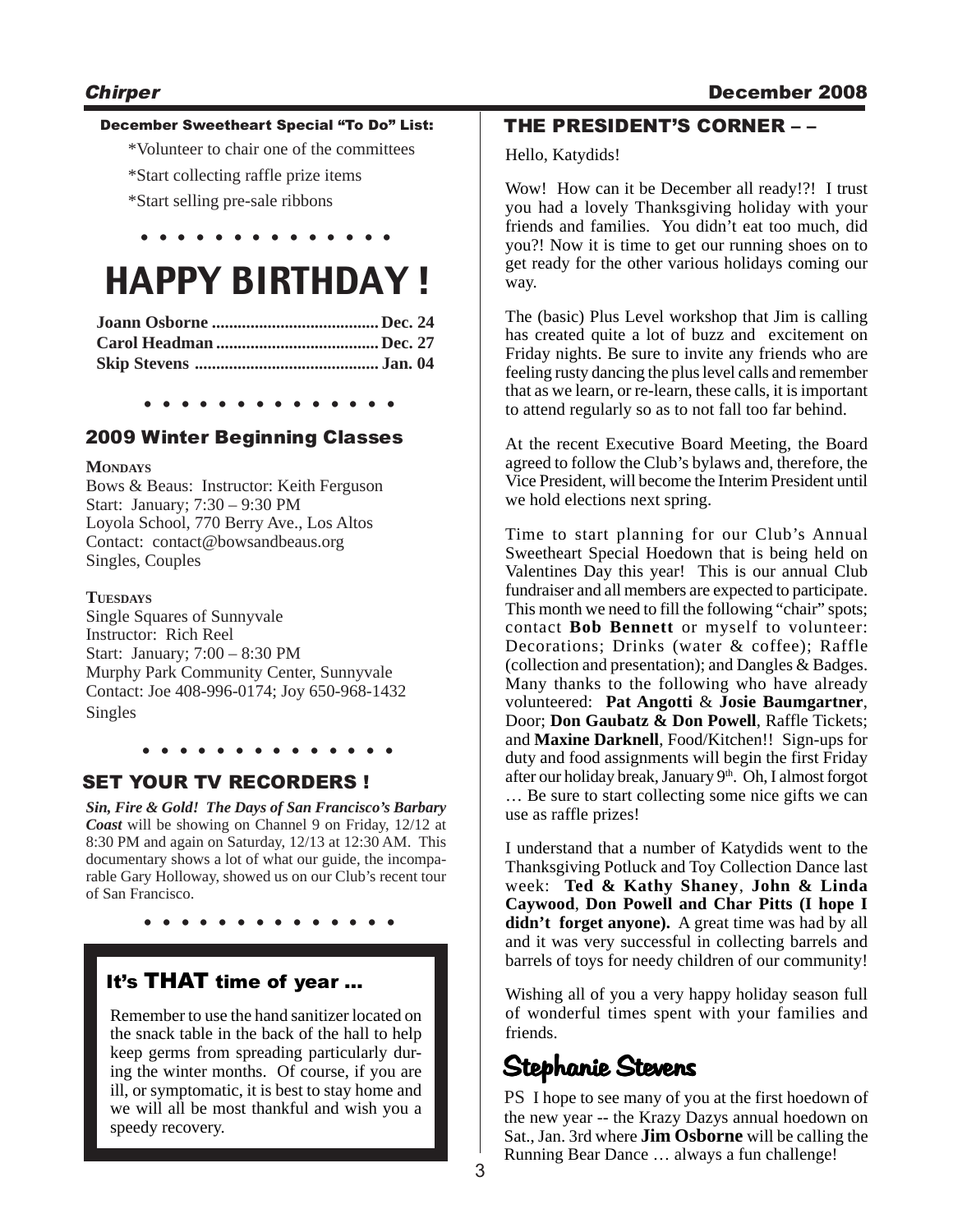#### Chirper December 2008

## FROM MARY & ROD ---

11/11/08

Hello friends and family

Happy Veterans Day! Let's see – that means I'm still way behind with this August report. So right to it – a whole month of Rocky Mountain pictures.



We drove north from Lake Louise to Jasper. On the way we took a short stop at the Columbia Glacier. Beautiful to see – and so BIG! Pretty chilly, too. We decided to spend more time on our return. The whole drive was beautiful – gorgeous mountain ridges often capped with snow interspersed with dozens of lakes, every one a different hue of blue. Jasper was a pretty large town – wonderful visitors' center and park, a good brew pub, gorgeous flowers everywhere, and delicious bakeries.



We found this pleasant hike nearby – Valley of the 5 Lakes, each more beautiful than the previous.



A serious hike to the top of the Bald Hills (hills???) for this view of Maligne Lake. Met a nice couple from Stuttgart at the top – lots of Europeans here.



A water-level view of Maligne Lake – boat rides and pleasant lake shore walks are also available.



One day trip took us back down the Icefields Parkway to Sunwapta Falls (left). Just amazing the way water can cut straight through granite rock for hundreds of feet. Another trip brought us to the Mietta Hot Springs, which felt really good after all the hiking.





Finally we started back south – slowly. We took another stop at Athabasca Falls. *(Mary & Rod continued on page 5)*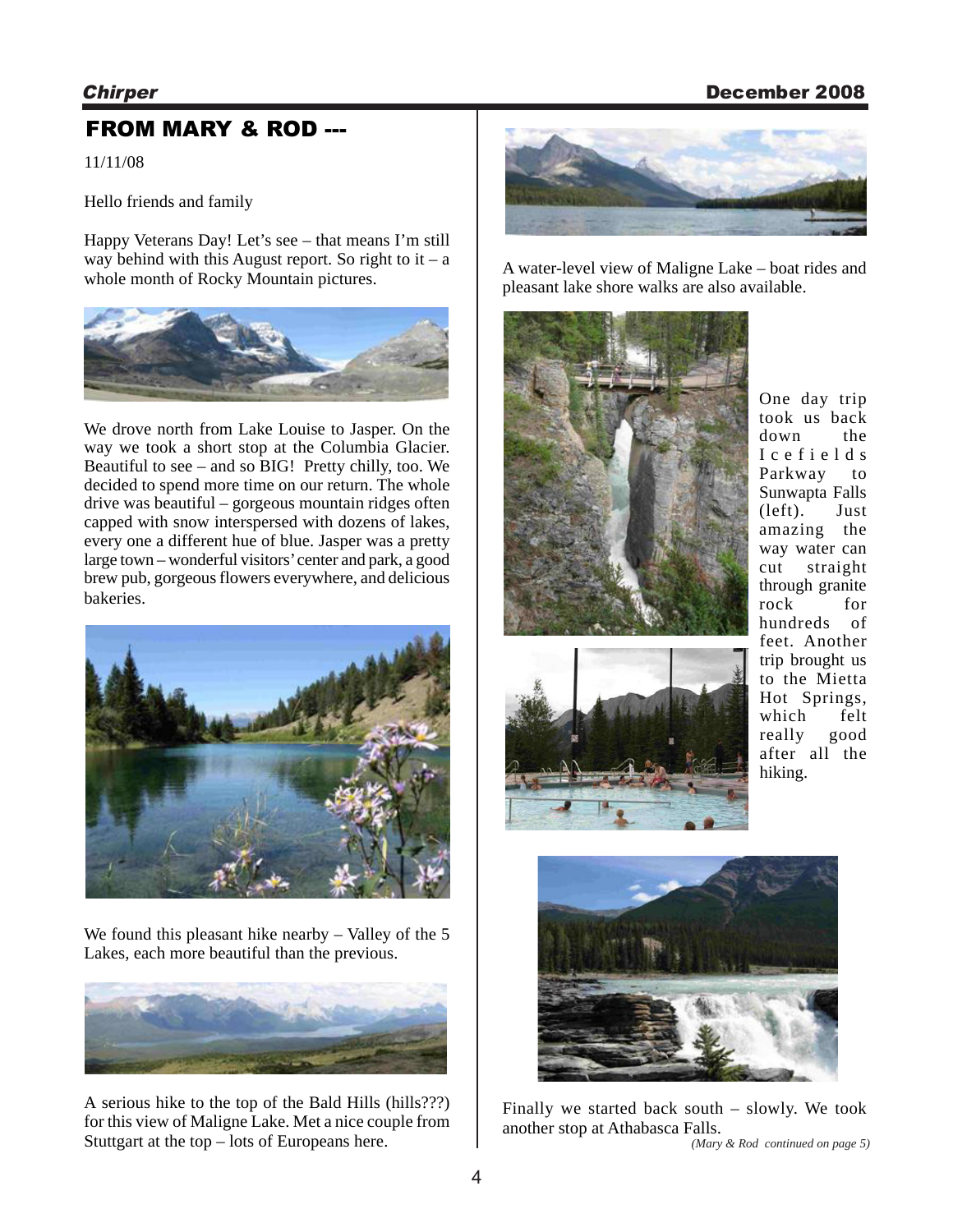#### Chirper December 2008

*(Mary & Rod continued from page 4)*



We slipped out of the Rockies but the beautiful lakes and scenery continue – we also enjoyed an afternoon at Rocky Mountain House National Memorial.



Couldn't get into a park we planned on  $-$  so a bit farther down the road look what we found! Spent a great weekend here – good people, food, and music.



We leave Canada with a wonderful sunset –



and a beautiful full moonrise.



But we're not through with National Parks. We spent a week near Glacier – mostly relaxing and watching the Olympics, but we did take the shuttle across the "Going to the Sun Road" for views like this



Heading to Bozeman for some RV work, we stopped in Butte, MT, and saw this huge open pit copper mine and the Mining Museum *(Mary &Rod continued on page 6)*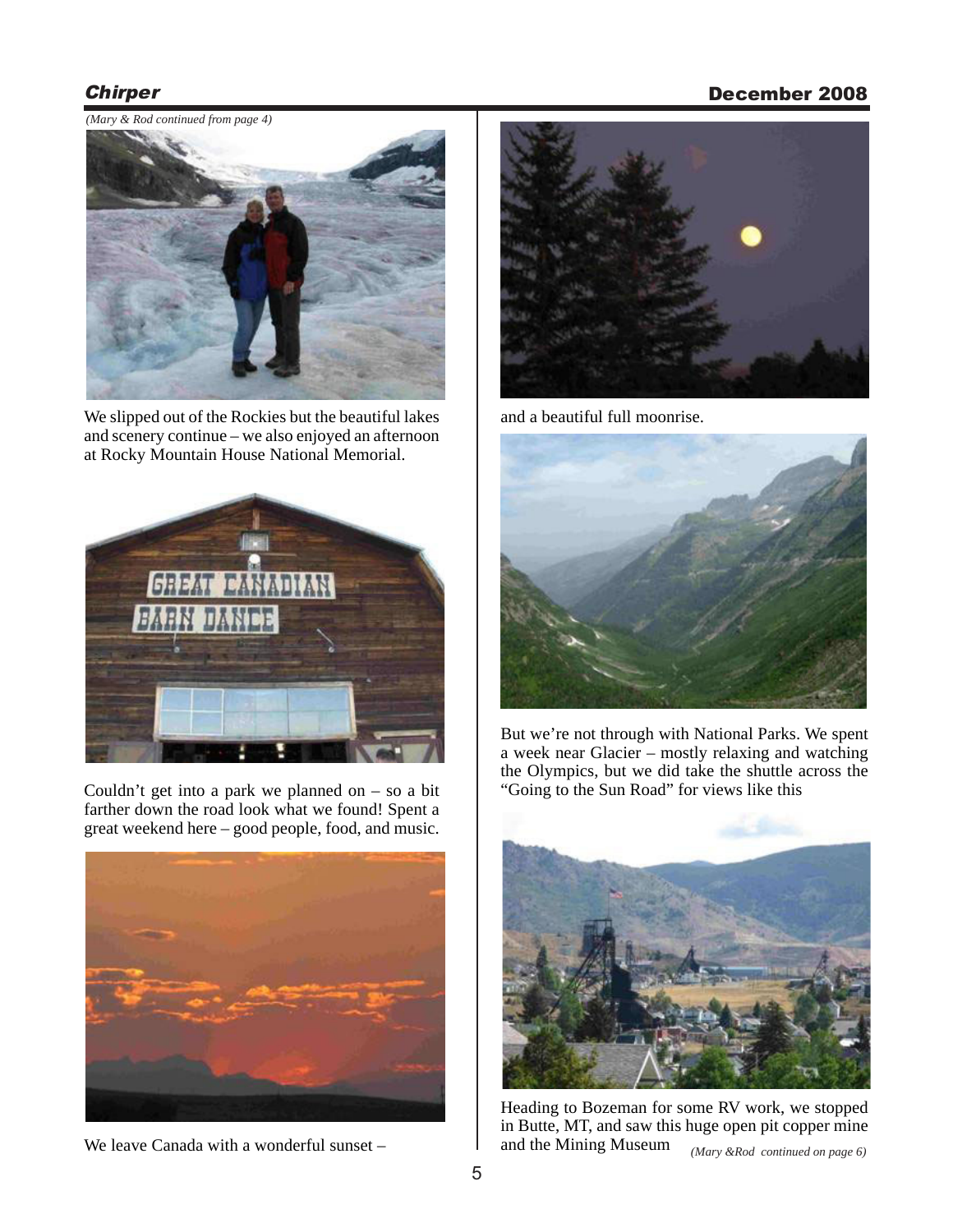#### Chirper December 2008

*(Mary & Rod continued from page 5)*



While in Bozeman, we caught up with Bill Meyers again and had a wonderful dinner prepared by his wife, Jodee. We continued to "download" our full-timing experience at this great rib house the next evening.



Repairs completed, we drove to West Yellowstone for the 53rd Knothead Jamboree, a Labor Day Weekend square dance event. Wonderful building, a few people we'd danced with before, a great young caller (Hunter Keller), and a fun town.

So, August was another wonderful month on the road. The Canadian Rockies have been near the top of our destination list from the beginning – and its lived up to all our expectations. For me, that was over 50 years of waiting – ever since seeing color slides that my grandparents took on their trip to Banff, Lake Louise and Jasper. And, as with most of the places we've visited, we have a long list of things to do on our next trip back to the area.

We're currently in Arizona and will travel here and in southern California until February. We're planning a trailer trip into Mexico with the Escapee group "Mexican Connection" in February. Keep sending your suggestions and let us know where you'll be celebrating Thanksgiving, by phone (817-308-5991) or you can reach us by e-mail marymonti@aol.com

#### 817-308-5991 Mary & Rod

**. . . . . . . . . . . . . .**

## Pork Chops??

In a zoo in California, a mother tiger gave birth to a rare set of triplet tiger cubs. Unfortunately, due to complications in the pregnancy, the cubs were born prematurely and due to their tiny size, they died shortly after birth. The mother tiger after recovering from the delivery, suddenly started to decline in health, although physically she was fine. The veterinarians felt that the loss of her litter had caused the tigress to fall into a depression. The doctors decided that if the tigress could surrogate another mother's cubs, perhaps she would improve. After checking with many other zoos across the country, the depressing news was that there were no tiger cubs of the right age to introduce to the mourning mother. The veterinarians decided to try something that had never been tried in a zoo environment. Sometimes a mother of one species will take on the care of a different species. The only 'orphans' that could be found quickly, were a litter of weaning pigs. The zoo keepers and vets wrapped the piglets in tiger skin and placed the babies around the mother tiger. Would they become cubs or pork chops?? Take a look:



Now, please tell me one more time …………? Why can't the rest of the world get along??